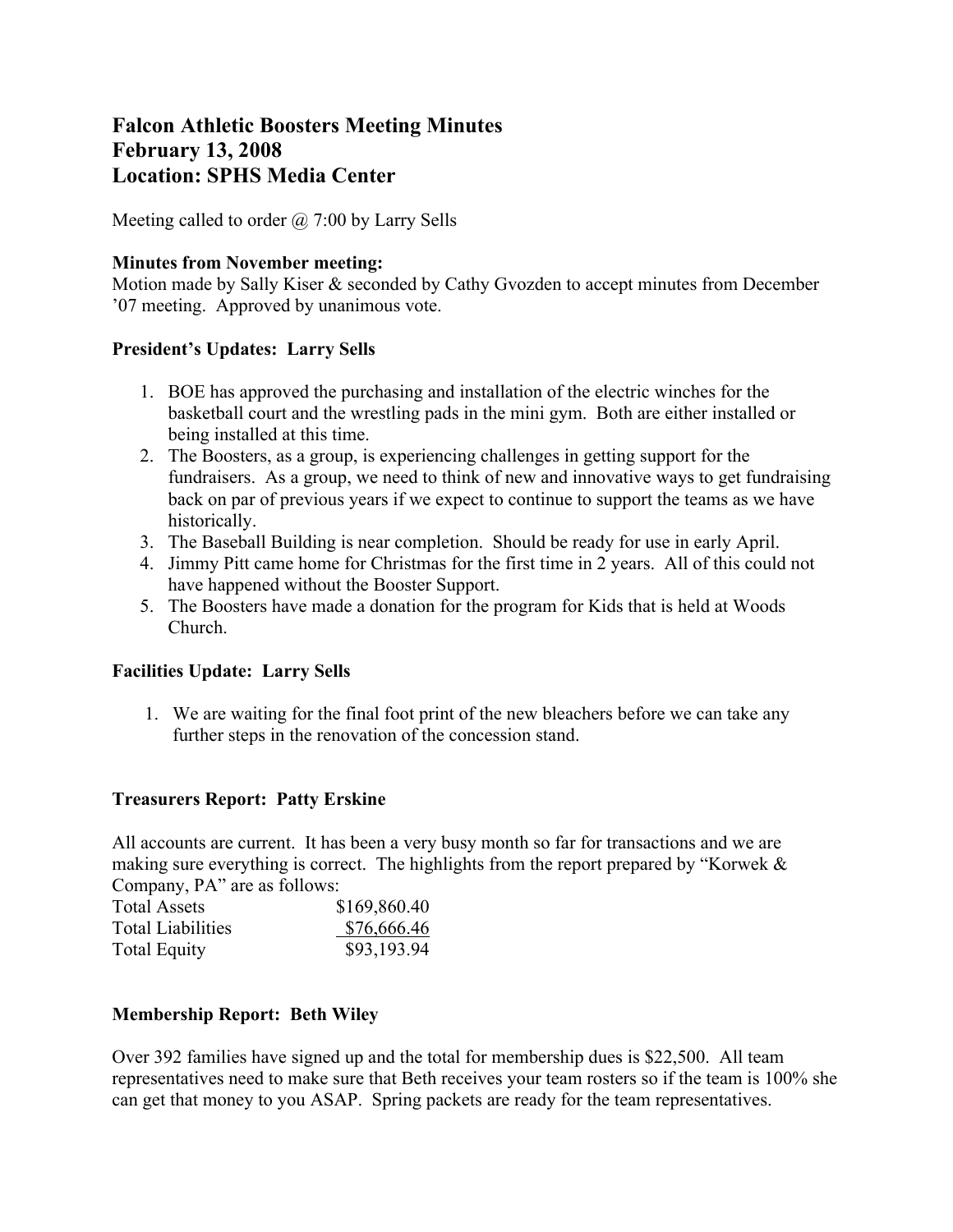#### **Concessions Report: Luanne Kerrigan**

*Luanne is looking for more Concession Managers for the spring.* We need to make sure all personnel working in the concession stands are 18 years and older for insurance purposes. Also, the team representatives have been contacted for manning the booths for the winter home sports and playoffs.. Please make sure you are on time and with the required number of people. We are offering more choices for our customers but that means that we probably need more help in the booth to support this endeavor. Also, we will be opening for any playoff games that we may host. Volunteers will be requested. A new cooler has been purchased for the concession stand. Luanne is still looking for a shopper (or shoppers) for next year. If you are interested, please contact Luanne for information.

### **Athletic Director's Report: Wayne Mook**

The following are updates on projects/issues for the Athletic Department:

- 1. Stadium bleachers renovation project is well underway. Completion date has been moved back to mid March.
- 2. Update on the field Turf. The county/state allocated \$2.1 Million, which does not cover the three fields that have been slotted to be done this summer. The County is hoping to receive more funding next year to cover all 6 schools that have been slotted to be converted.
- 3. The School is doing a pre-sale of ALL tickets to the upcoming boys' basketball game against Broadneck. No tickets will be sold at the door. Please go on line, first come first serve.
- 4. The Girls Swimming Team won County's.
- 5. During the Winter Season, 250 Athletes were awarded "Minds in Motion".
- 6. Andrew Finlayson was the County & Region Champ in Indoor Track (800m & 1600m).

| <b>Committees:</b>                                     | Chair                                         | Date                       | <b>Comments</b>                   |
|--------------------------------------------------------|-----------------------------------------------|----------------------------|-----------------------------------|
| 1. Bull and Oyster Roast<br>2. Mulch<br>3. Golf Outing | <b>Steve Anstett</b><br>Patti Erskine<br>Open | 11/25/08<br>$3/28 - 29/08$ | Needs volunteers                  |
| 4. Senior Banquet                                      | <b>Gwen Chalmers</b>                          | 6/23/08                    | Gwen and Wayne<br>Coordinate date |
| 5. Hall of Fame Dinner<br>6. Media Person              | Larry Sells<br>Miriam Morrow                  | 10/27/07                   | Tickets \$40.00                   |
| 7. Stadium Signs                                       | <b>Steve Anstett</b>                          |                            | Need to mount signs               |

#### **Old Business:**